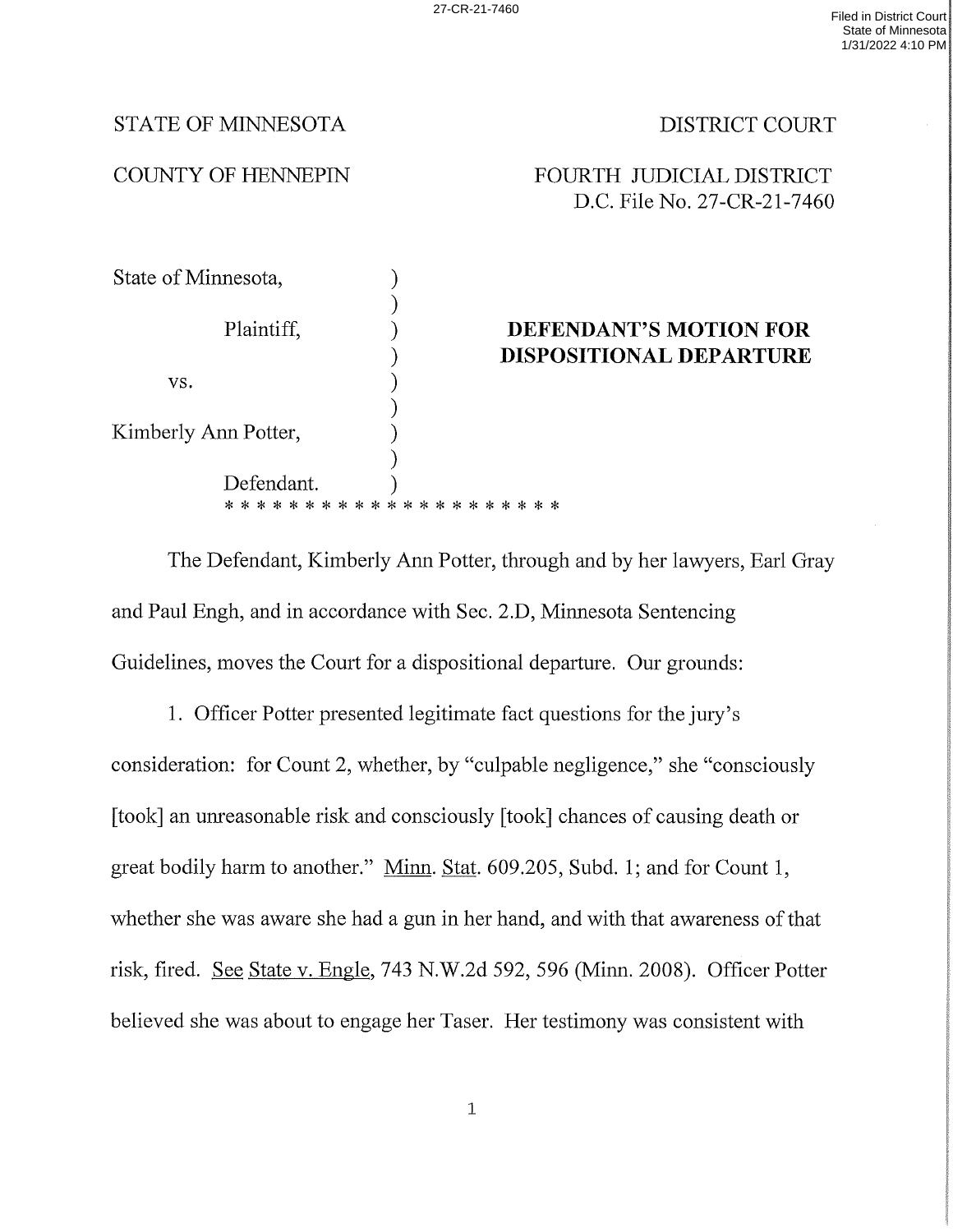the body camera evidence, as well as the officers on the scene.

2. That Officer Potter sought exoneration is not a reason to punish her. There never can be a penalty imposed for the exercise of defendant's constitutional right to jury trial. State V. Mollberg, 246 N.W.2d 463, 471 (Minn. 1976).

3. The Minnesota Guidelines suggest a prison term, 86 for Manslaughter in the First Degree and 48 months for the lesser included.

4. The Minnesota guidelines are "advisory to the District Court." Minn. Stat. 244.09, Subd. 5. Departure from the suggested guidelines is warranted if, as here, there are factors "substantial and compelling to overcome the presumption in favor of the Guideline Sentence." Comment, Sec. 2.D.103; State v. McIntosh, 641 N.W.2d 3, 8 (Minn. 2002). The availability of departure, for reasons set forth below, vitiates the argument that a grid application is meant to be static. State v. Shattuck, 704 N.W.2d 131, <sup>138</sup> (Minn. 2005).

5. The District Courts have long been encouraged to "avoid sentencing that is either mechanical or callous." State v. Bendzula, 675 N.W.2d 920, 923 (Minn. App. 2004)(quoting State V. Curtiss, 353 N.W.2d 262, 264 (Minn. App. 1984)). The "sanctions imposed should be the least restrictive necessary to achieve the purposes of sentencing," and this Court is encouraged to take into account "that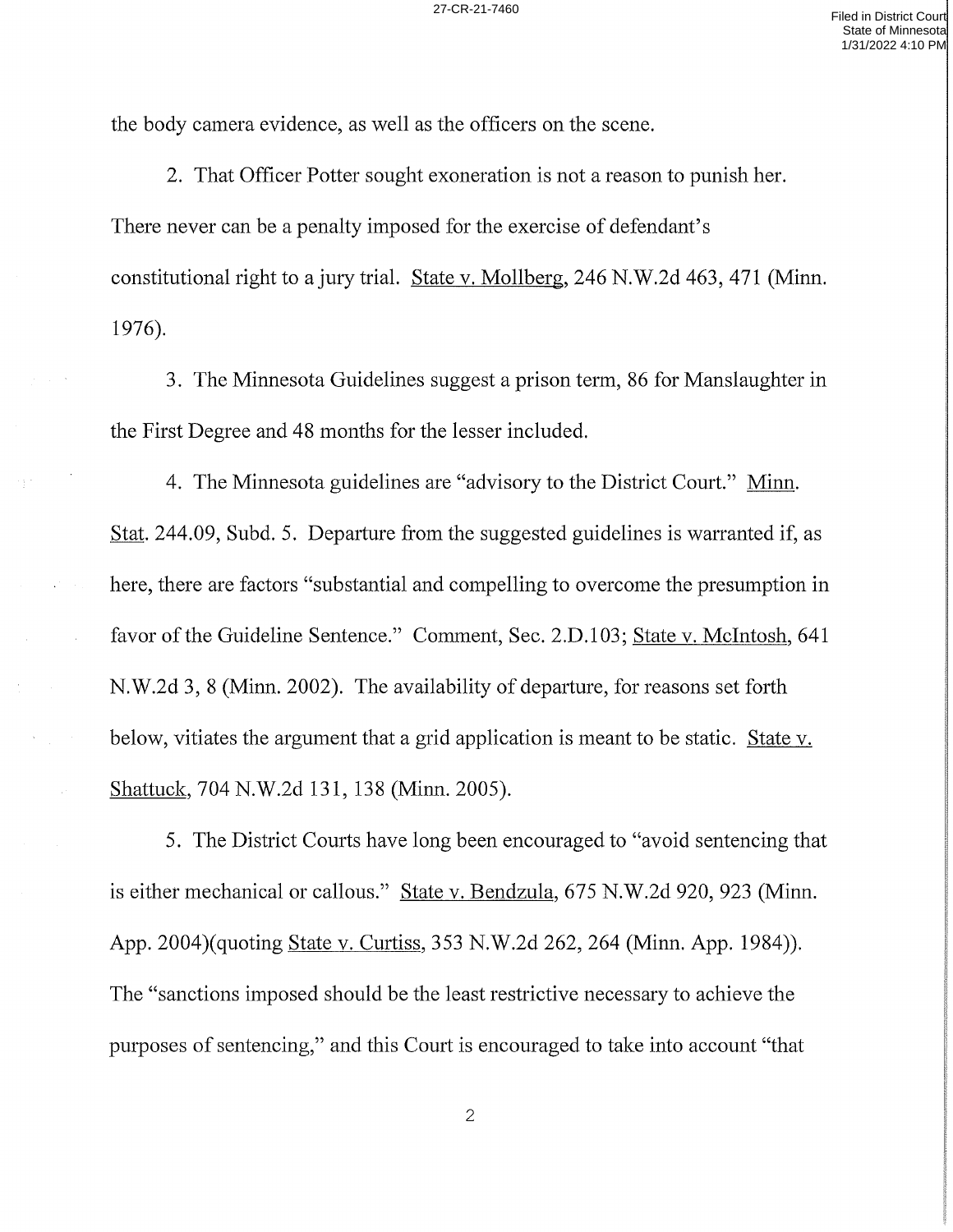the capacities of state and local correctional facilities are finite," Bendzula, 675 N.W.2d at 923.

6. The leading dispositional departure case is still State V. Trog, 323 N.W.2d 28 (Minn. 1982). There the defendant pleaded guilty to burglary and assault, crimes that called for a presumptive commit of twenty-four months. Mr. Trog's pre-sentence report revealed "no prior involvement with the police," that he "had done well in school, and had an excellent work record." He had also "cooperated With police," and had been "shaken by the incident and was extremely contrite." I<u>d</u>. at 29. Mr. Trog had strong and continuous support from his family and friends, including a retired police officer. Id. at 30.

Rather than two years at the Stillwater prison, Dakota County District Court Judge Robert J. Breunig sentenced Mr. Trog to five years of probation conditioned upon six months incarceration. Id. The State appealed.

The Minnesota Supreme Court affirmed, holding "a defendant's particular amenability to individualized treatment in a probationary setting will justify departure in the form of a stay of execution of a presumptively executed sentence." Id. at 31 (citing State v. Wright, 310 N.W.2d 461 (Minn. 1981)). Chief Justice Amdahl, for whom this Court was once a law clerk, noted that "there was a strong reason for believing that defendant would be victimized in prison and that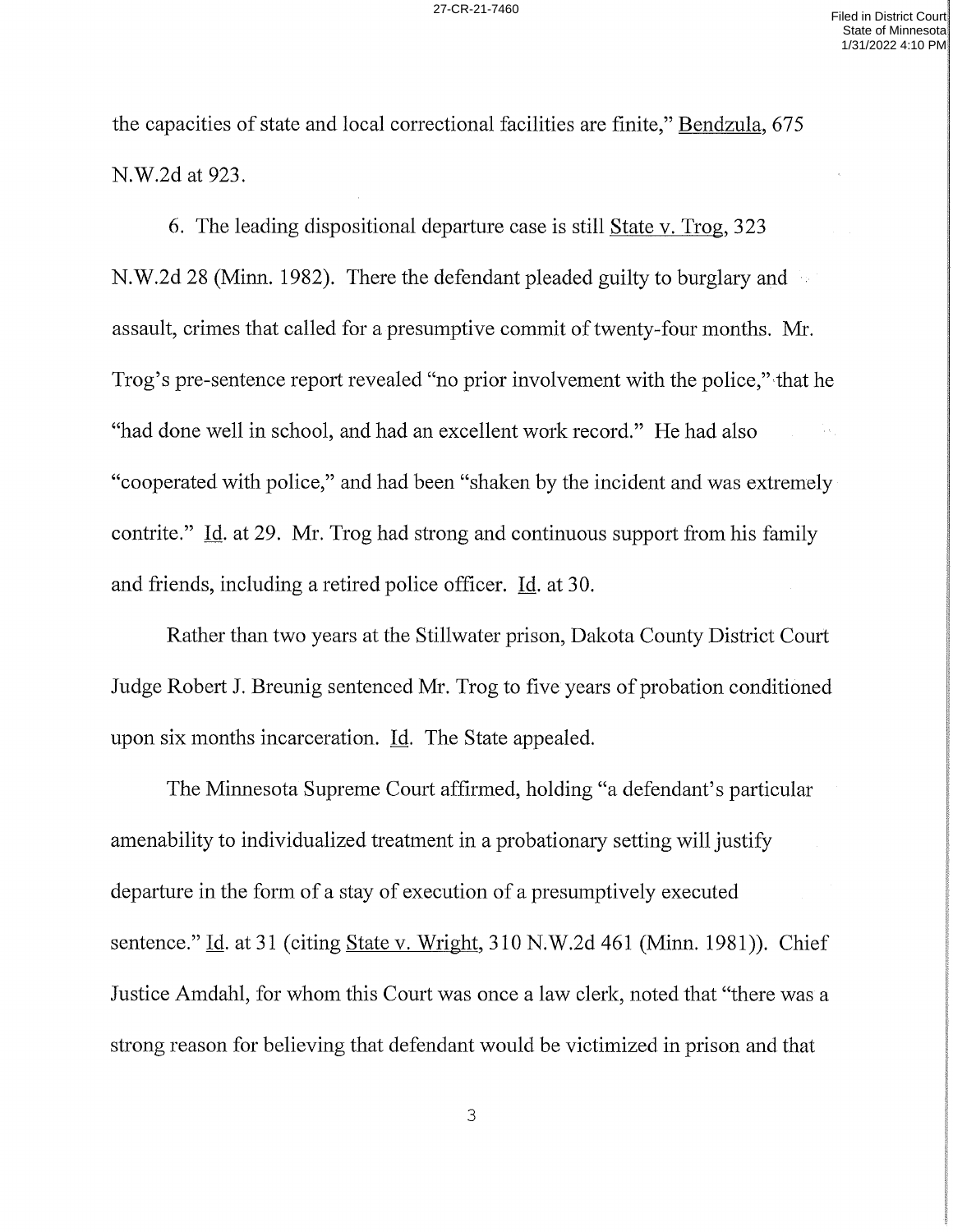both defendant and society would be better off if defendant were sent to the workhouse for a short term, then given treatment, and then supervised on probation  $\ldots$ " Id. at 31. "Underlying the trial court's decision is the belief that the chance that defendant will mend his ways and that society's interests Will be safeguarded are better if the probationary treatment approach is followed."  $\underline{Id}$ . (quoting wright, 310 N.W.2d at 463).

In sum, Mr. Trog's "age, his prior record, his remorse, his cooperation, his attitude while in court and the support of friends and/or family, are relevant to determination whether a defendant is particularly suitable to individualized treatment in a probation setting. All these factors were present in this case and justify the dispositional departure." Id.

7. Chief Justice Amdahl is credited with bringing to life the sentencing guidelines and establishing the law interpreting them. His name appears on the majority of early guideline cases. See Richard Frase, "Sentencing Guidelines in Minnesota, 1978—2003," Crime and Justice 32: 131, 145 (2005).

8. Irgg wasn't written to be an aberration, nor has that case been ignored (over time. A defendant's "age, remorse, lack of a prior record, and willingness to assume responsibility for the offense," continues to be a justification for a dispositional departure, as it has been for decades now. E.g., State V. Bauerly, <sup>520</sup>

 $\overline{4}$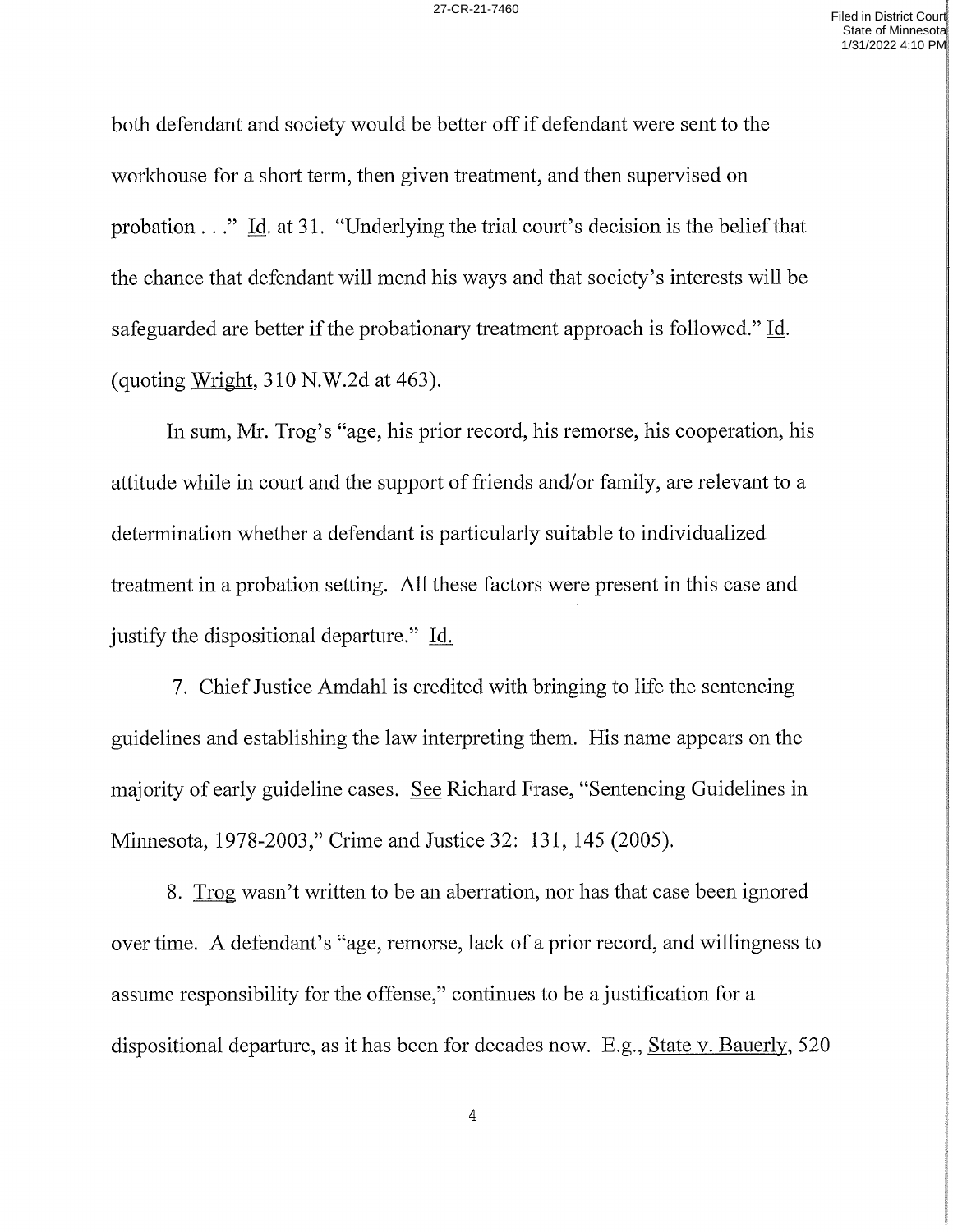N.W.2d 760,762-63 (Minn. App. 1994).

9. Given Officer Potter's record and evident contrition, this Court will be affirmed on appeal if it makes a singular finding of particular amenability, and even if it imposes a gross-misdemeanor disposition. State v. Hickman, 666 N.W.2d 729, 733 (Minn. App. 2003). The  $T_{PQ}$  factors were all proven at trial – Officer Potter's age, her exemplary career, her crime-free life. She expressed remorse and apologized to Mr. Wright's family from the stand, and Will again at sentencing. State v. Barley, 520 N.W.2d 760, 762-63 (Minn. App. 1995).

We hope, too, this Court compares Mr. Trog's life with Officer Potter's. Her complete lack of criminal record (nor any citizen complaint over twenty-six years of service) bears a greater weight than his burglary, his assault. <u>Compare</u> State v. Soto, 855 N.W.2d 303, 311 (Minn. 2014)(Defendant's convictions of possessing drug paraphernalia and driving with a suspended license, and assault against the mother of his son, evinced a lack of amenability; dispositional departure reversed). Mr. Trogg got a break. She should, too.

lO. There are additional factors that must be considered. The defendant's vulnerability to victimization for one. Wright, 310 N.W.2d at 463. Officer Potter will be a walking target in prison. She represents authority, and police authority and investigation are what result in convictions and incarceration. Her "potential

5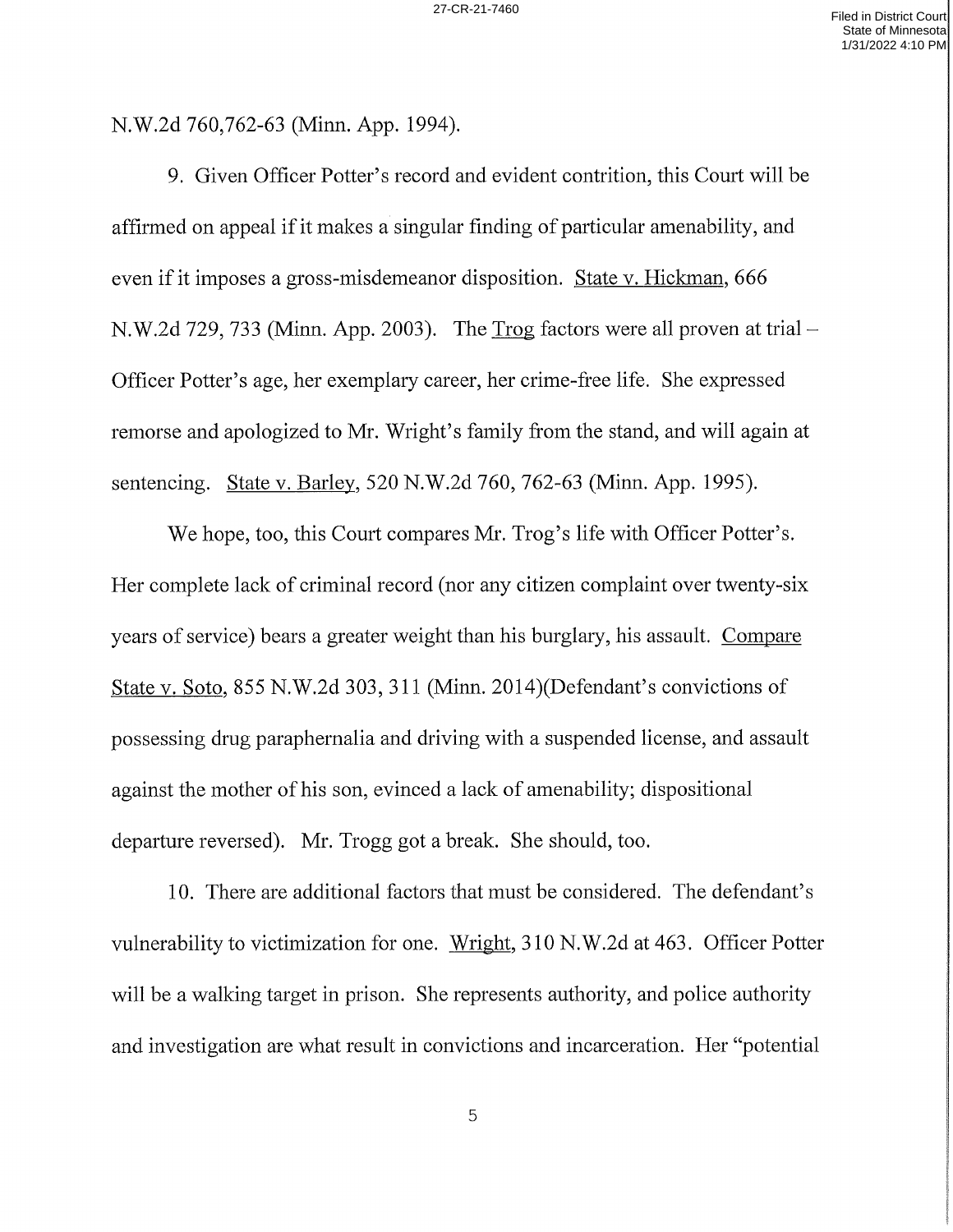for Victimization" as police officer has been recognized by the Supreme Court as a mitigation ground. Koon v. United States, 518 U.S. 81, 107 (1996) (citing United States V. Lara, 905 F.2d 599, 601 (2nd Cir. 1990)).

11. The enormous support of Officer Potter's community and friends is yet another factor to consider. E.g., State v. Case, 350 N.W.2d 473, 475 (Minn. App.) 1984)(community support deemed a factor supporting dispositional departure). By volume and depth, the letters to be submitted to the Court are beyond extraordinary.

12. We anticipate the State's recommendation and its fault lines. The reflexive arguments: there has been a death; an eye for an eye; because it's unfair that Mr. Wright is gone and Officer Potter is here.

The prosecution's apparent and isolated belief that at least 86 months or more, reflected by its charging decision and <u>Blakely</u> notice, is an example of the ipsi dixit fallacy. The Attorney General's office opining words to the effect, 'we believe eight years is appropriate, <u>ergo</u> it must be' is circular reasoning, persuasive of nothing. Kumho Tire Company v. Carmichael, 526 U.S. 137, <sup>157</sup> (1999) (holding the fallacy is not proof); see also Black's Law Dictionary ( $6<sup>th</sup>$  Ed. 1999) (defining ispi dixit as "a bare assertion resting on the authority of an individual"). The high time recommendation is, in base form, a political statement.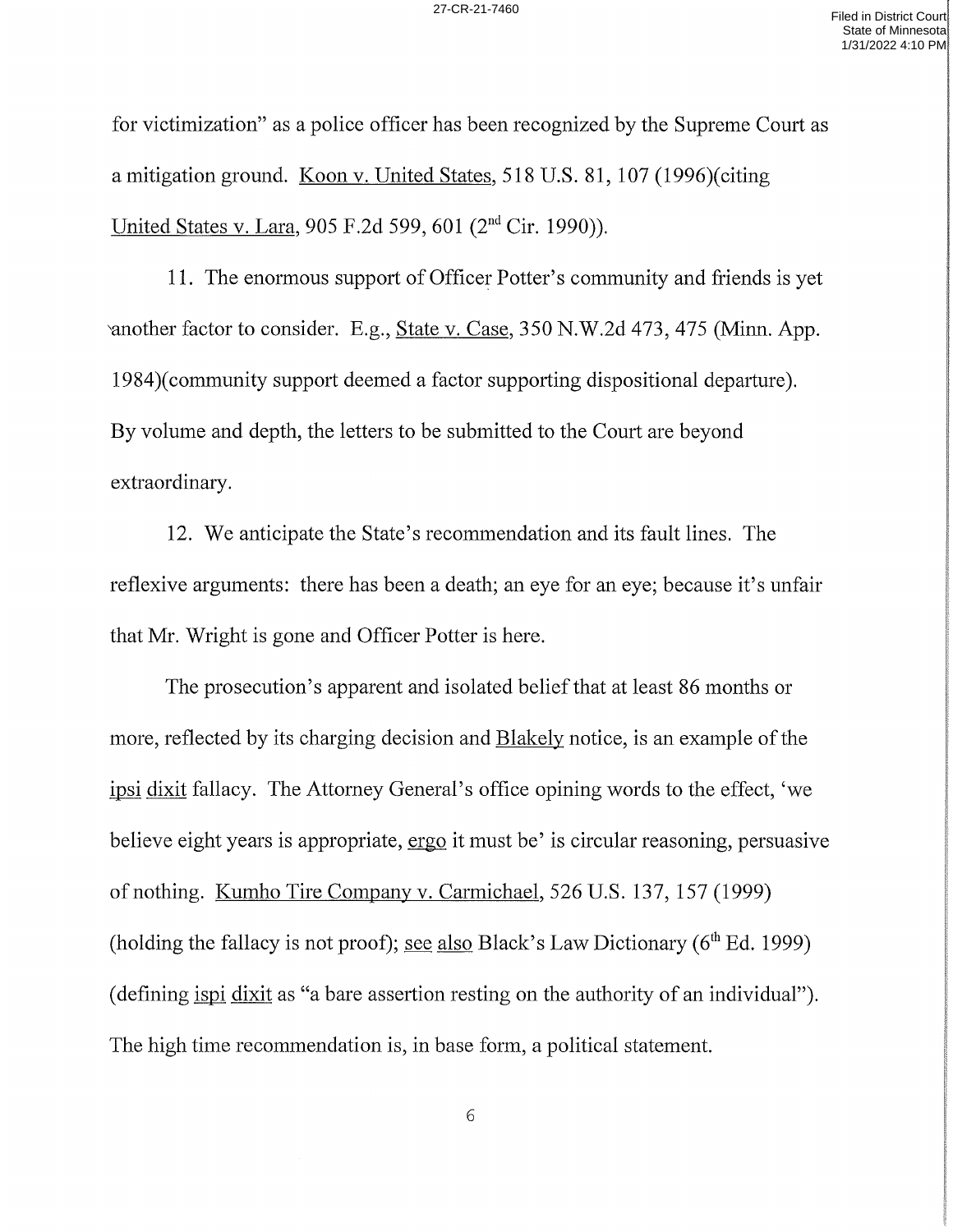13. If there is a failure inherent in criminal law, it is that we have not used the behavioral sciences to help find the right point Where too little time undercuts the seriousness of the crime, while too much does little good for society or the incarcerated defendant. Officer Potter's family support coupled with the lack of chemical dependency suggests a very low chance of recidivism, hence no need for society to be protected, nor the requirement of a prison term to so ensure. See James Q. Wilson's classic, The Moral Sense, at p. <sup>154</sup> (Free Press 1993) (the primary causes of crime are lack of family structure and chemical dependency). We also know that, "[w]ith a small number of exceptions, as people age, their risk of re-offending declines sharply." Emily Bazelon, Charged: The New Movement to Transform American Prosecution and End Mass Incarcaration (Random House 2019), at p.87.

l4. The Attorney General's charge is to enforce the law and to support police in their efforts to combat crimes. Without an iota of statistical proof, the State will argue a prison term is needed to deter future officers, including Officer Potter, from making the same mistake. Our response is two fold.

First, given the convictions and Officer Potter's resignation, she won't be on police force again. She has no ability to recidivate.

Even assuming, arguendo, she could return in some capacity to law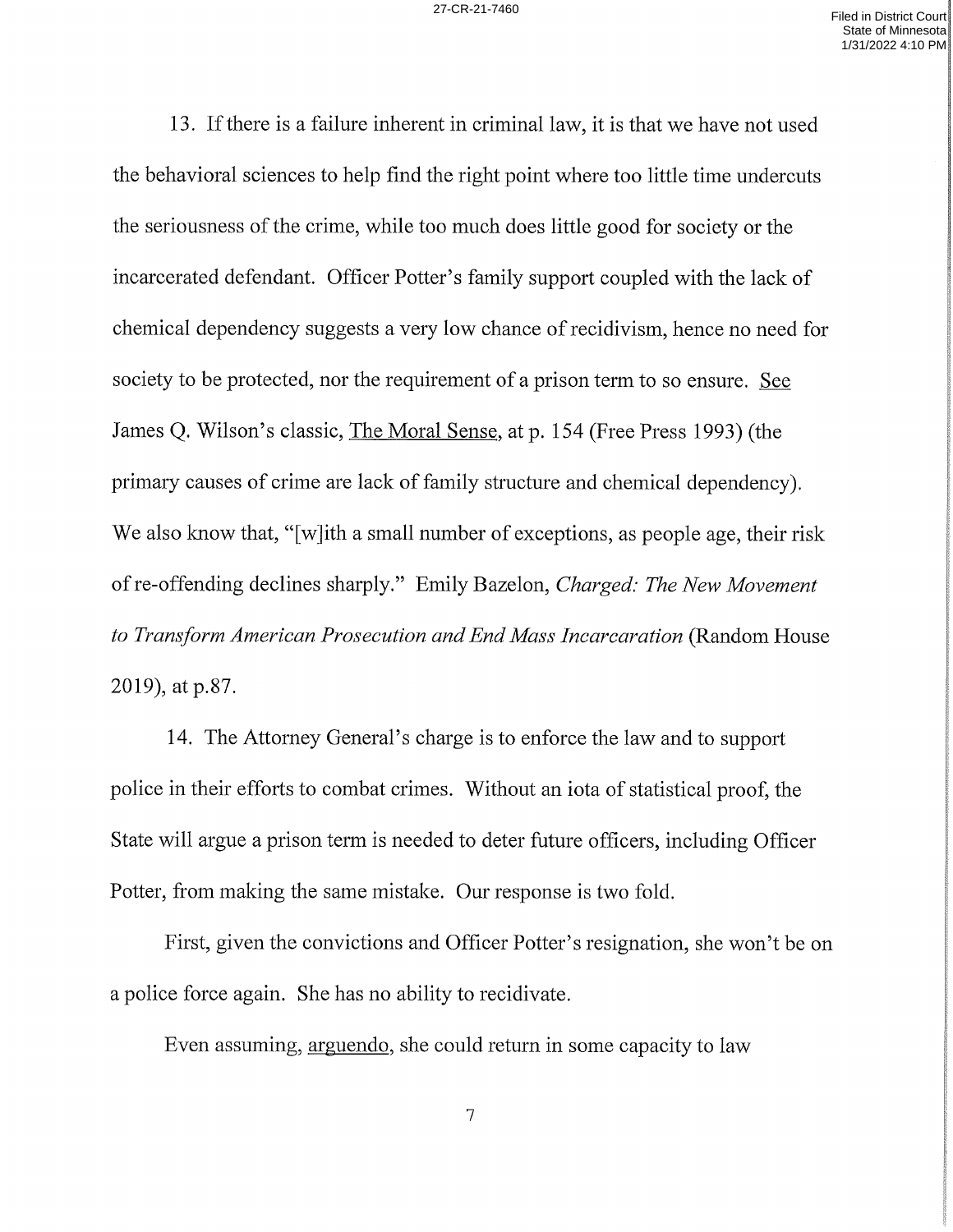enforcement, landmark research (which won a Nobel Prize) has found arguments that may be "logical" and "compelling" to predict behavior (here the threat of prison for others to see) are habitually ignored. Officer Potter's unintended decision was not the kind of act that reflected, beforehand, on the possibility of punishment and its deterrent value. See generally Kahneman, Slovic, Tversky, eds., Judgement Under Uncertainty: Heuristics and Biases (Cambridge, 2<sup>nd</sup> Ed. 1982, 2006)(citing Nisbett, Borgida, Crandall and Reed, "Popular Induction: Information is Not Necessarily Informative") at p. 116.

Research has long confirmed that stigma, as opposed to prison time, remains one of the strongest inducements for an individual's change in behavior. See generally, Goffman, Stigma: Notes on the Management of Spoiled Identity (1983), at pp. 8—12, 23 —25. That stigma has been placed. Officer Potter is branded for the rest of her life. This Court's decision to have a televised trial resulted in her facial image viewed by the millions. She can go nowhere without being recognized. Public exposure is the cost or benefit a politician incurs by choice. Officer Potter didn't wish for her life and face and tears to be on a flickering blue screen.

The second reason is that, if prison is imposed, and given the times and this prosecution, there may not be many officers in the future to deter. The Minneapolis Police Department is down 300 officers. See Liz Navratil and Libor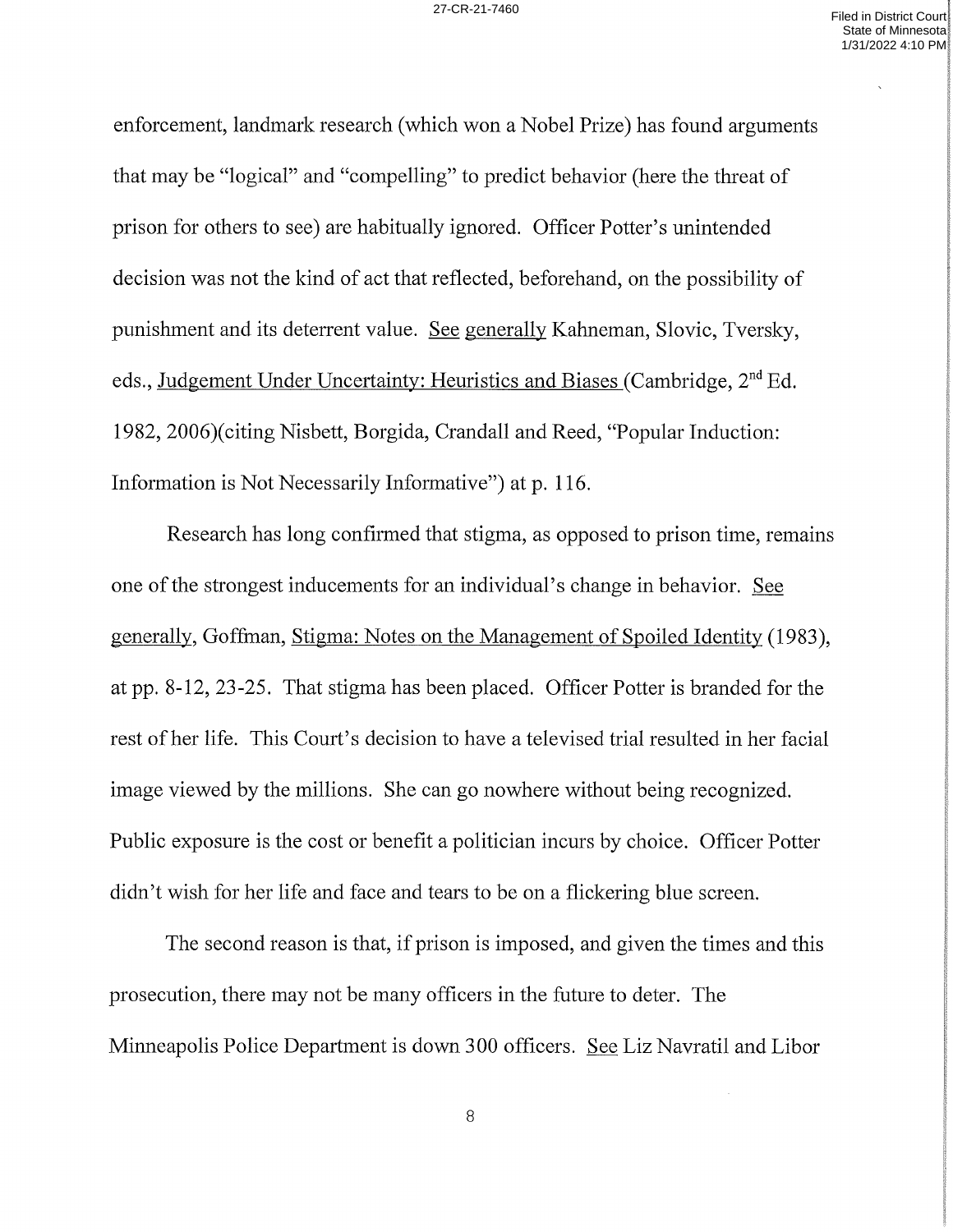any, "Adding <sup>190</sup> Officers 'A Heavy Lift,' Frey says," Minneapolis StarTribune, January 23,2020 (noting the 45% increase in police officer retirements in 2020). The Duluth Police Department has lost 25% of its force. Job postings across the state for police officers have been greeted with silence.

Who is going to work for Brooklyn Center? A substantial percentage of its officers have left through transfer or retirement.

15. The recent increase in violent crime, including car-jacks, assaults, robberies, may well be linked with a diminution of police patrols. See e.g., Randy Furst and Jeff Hargarten, "Robberies Have Store Owners Wary, Weary," Minneapolis StarTribune January 23, 2020. In our case, one of the messages sent to patrol officers by the Attorney General is this: if you think about stopping a car nowadays, think again. It's not worth the risk. If the driver has a warrant, just let him go, get away, tell the Judge later it was best to do nothing about the Court's warrant.

To impose a prison term here sends the message that if an officer makes a mistake, the Attorney General will be quick to charge (the Complaint was filed within days), and that officer will be immediately ruined by the publicity alone. And a few in the community will try to kill you. Ms. Potter's own house had to be surrounded with a cyclone fence and two patrol cars in the front yard. Without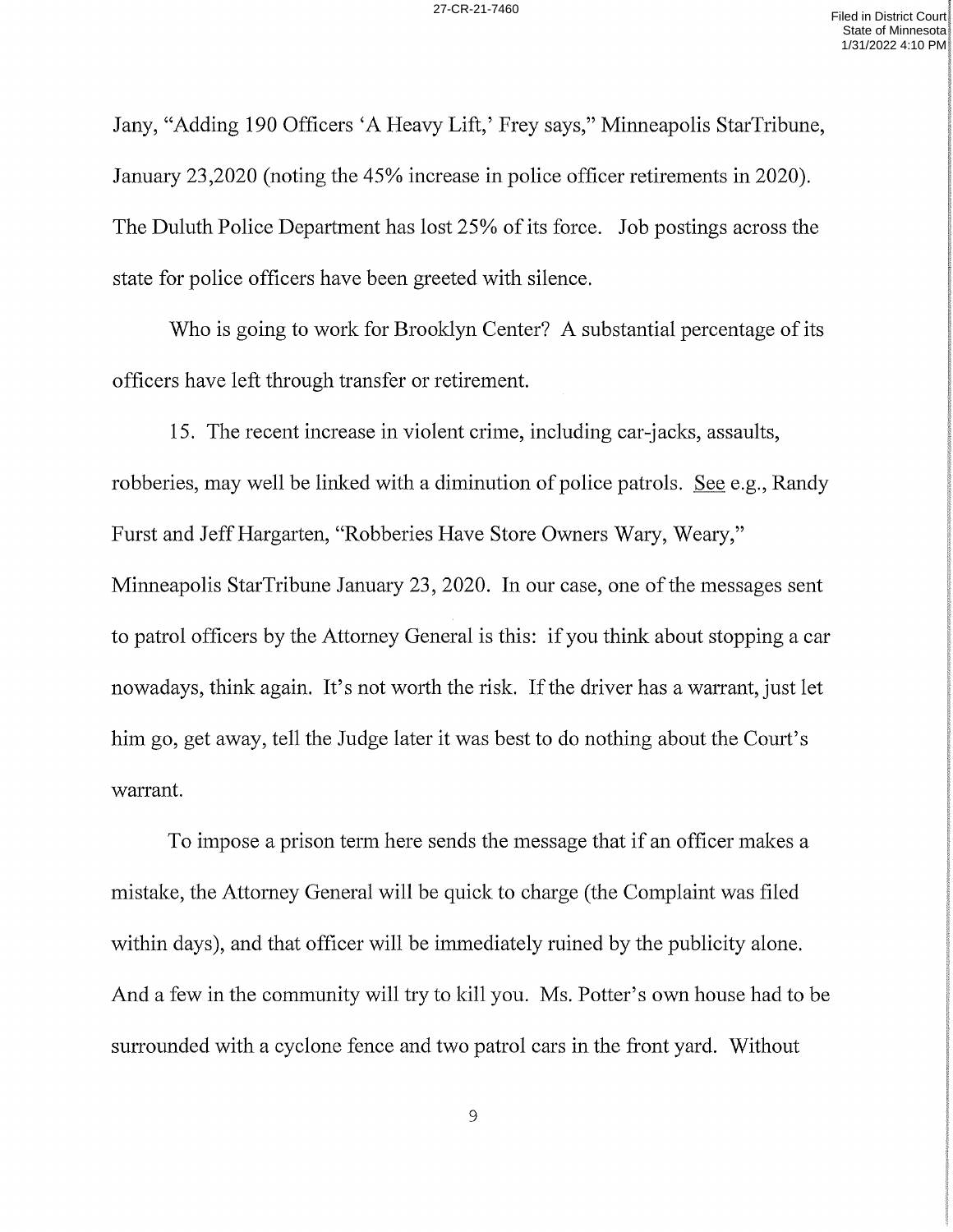that protection, it's not a stretch to say her house would have burned down.

16. Minnesota law enforcement now faces the milieu of demoralization. Buttressing our claim is an email from Charles Valleau, President of LELS #82, Brooklyn Center, sent to Attorney General Ellison, dated January 3, 2022. We quote in part:

I worked alongside Officer Kim Potter for 21 years as both a patrol officer and fellow member of the negotiations team. I have watched her patiently with people in crisis for hours. She cared for people and could talk people into putting down whatever weapon they had to peacefully resolve situations. She was everything you would want a police officer to be and I was so proud of her.

Our police officers are hurt and scared. They are terrified about making a mistake and having one of our state or federal agencies prosecute them. They are terrified any proactive enforcement will lead to a complaint or prosecution. Most of the people who call the police for help in Brooklyn Center are black, and our officers work with the constant fear that any enforcement action will lead to a complaint either by your office or the Department of Human Rights. Our officers have been labeled as racist throughout this last year by many people in leadership positions in our state.

I'm afraid our profession is losing the ability to police our city and state. We have very few people in school for law enforcement and are losing more officers every week. The officers that remain are afraid to conduct proactive law enforcement. This has resulted in an almost unheard—of increase in crime and Violence. It is easy to think of our victims as numbers, but every day I meet victims of violence whose only crime was trying to live their daily lives. Our elderly and most vulnerable citizens have become our most common victim.

I believe you are in a unique situation to improve the current environment in law enforcement. The death of Daunte Wright was a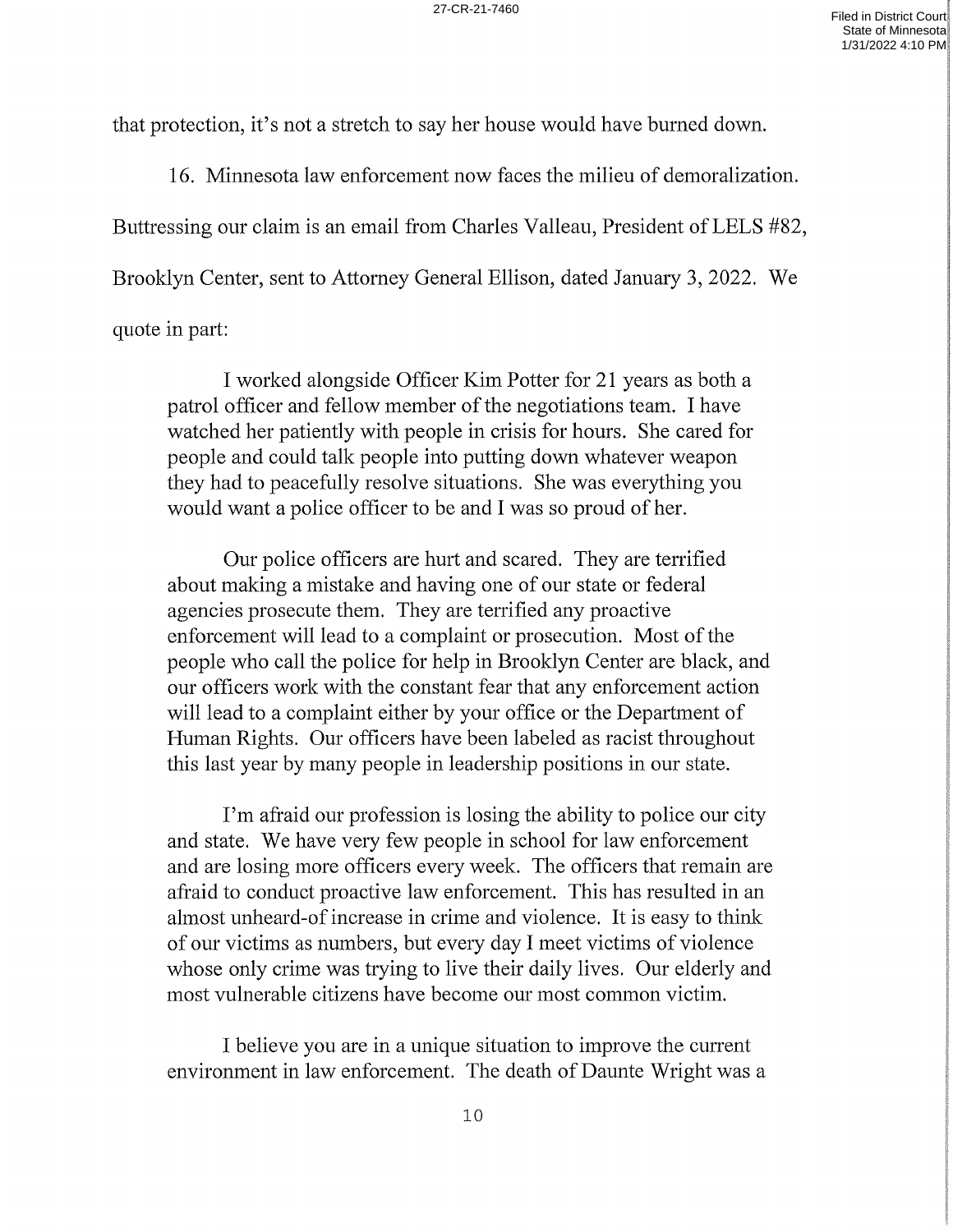tragedy. There is no escaping that reality. Kim Potter clearly made mistake. She did not intentionally kill him and she immediately showed remorse and apologized when she testified. A smart person once said prisons are meant to deter and rehabilitate. Kim Potter does not need to be rehabilitated. She is already a shell of the amazing person she used to be and will carry the guilt and shame from this for the rest of her life.

urge you to send a strong message of support to the law enforcement officers in this state and have Kim Potter sentenced to probation. Kim Potter was trying to do her job, a very difficult job that many people are walking away from right now. She made tragic mistake that has already ruined her life and career. Putting her in prison will not change what happened and will not stop an accident from happening again in the future.

Our state needs police officers and it needs them confident and willing to do their jobs. We will make mistakes, we are human, and because of the nature of our job those mistakes may unfortunately result in tragedy. Please don't send Kim to prison. Our profession and our society can't absorb that loss and the message it sends with it.

l7. We understand this Court's concern about sentencing Officer Potter in consistent fashion with those who commit the same crime. But consistency can only be part of the fairness equation. Everyone comes before the Court having a different history. This is one of the reasons why there has been a shift in sentencing jurisprudence during the last decade, toward individualized sentencing as opposed to adhering to a set grid.  $E.g.$  Gall v. United States, 552 U.S. 38, 59-60 (2007). Despite the guidelines, "justice generally require[s] consideration of more than the particular acts by which the crime was committed . . . ," <u>Pepper v. United</u>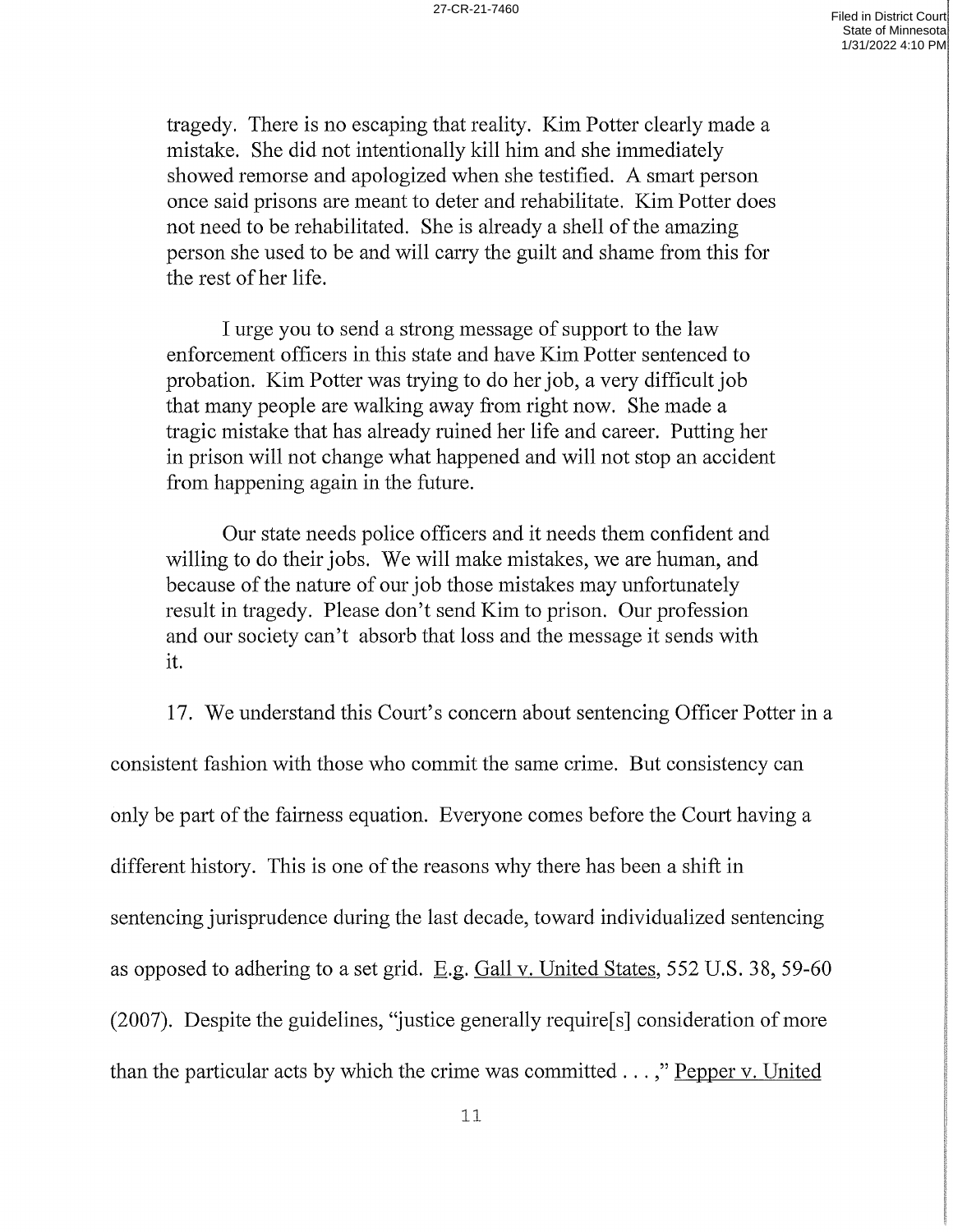States, 562 U.S. 476, 485 (2011)(quoting Pennsylvania ex rel Sullivan v. Ashe, 302 U.S. 51, 55 (1937)), and that "punishment should fit the offender and not merely the crime." Id. at 1233 (quoting with approval Williams v. New York, 337 U.S. 241, 247 (1949)). Of course, all of this recent Supreme Court case law encouragement for lenience, especially for the first time offender, echos Chief Justice Judge Amdahl's ruling in Trog.

Mercy for Ms. Potter is not only supported by the case law. Recent statistics from the Minnesota Sentencing Guidelines Commission show that, "in 2019, the mitigated dispositional departure rate for cases recommended prison under the Guidelines as 39.4 percent  $(2,535)$  of the 5,965 cases recommended prison". Minnesota Sentence Guidelines Commission 2019 Sentencing Practices (December 1, 2020), at 29. "For non—CSC seX offenses, the rate remained nearly unchanged (48.8% in 2018). Id. The mitigated departure for females was higher yet, at 59.5%. Id. (emphasis added). The racial breakdown for mitigated dispositional departures "ranged from a low of 32.6 percent for the American Indian group to a high of 43.3 for the Asian group and 43.1 for the white group." Id.

 $\frac{1}{2}$  )

 $\sqrt{1-\frac{1}{2}}$ 

What these hard numbers show, beyond any argument that the State will make, is that a lot of first-time defendants receive a departure. Officer Potter

12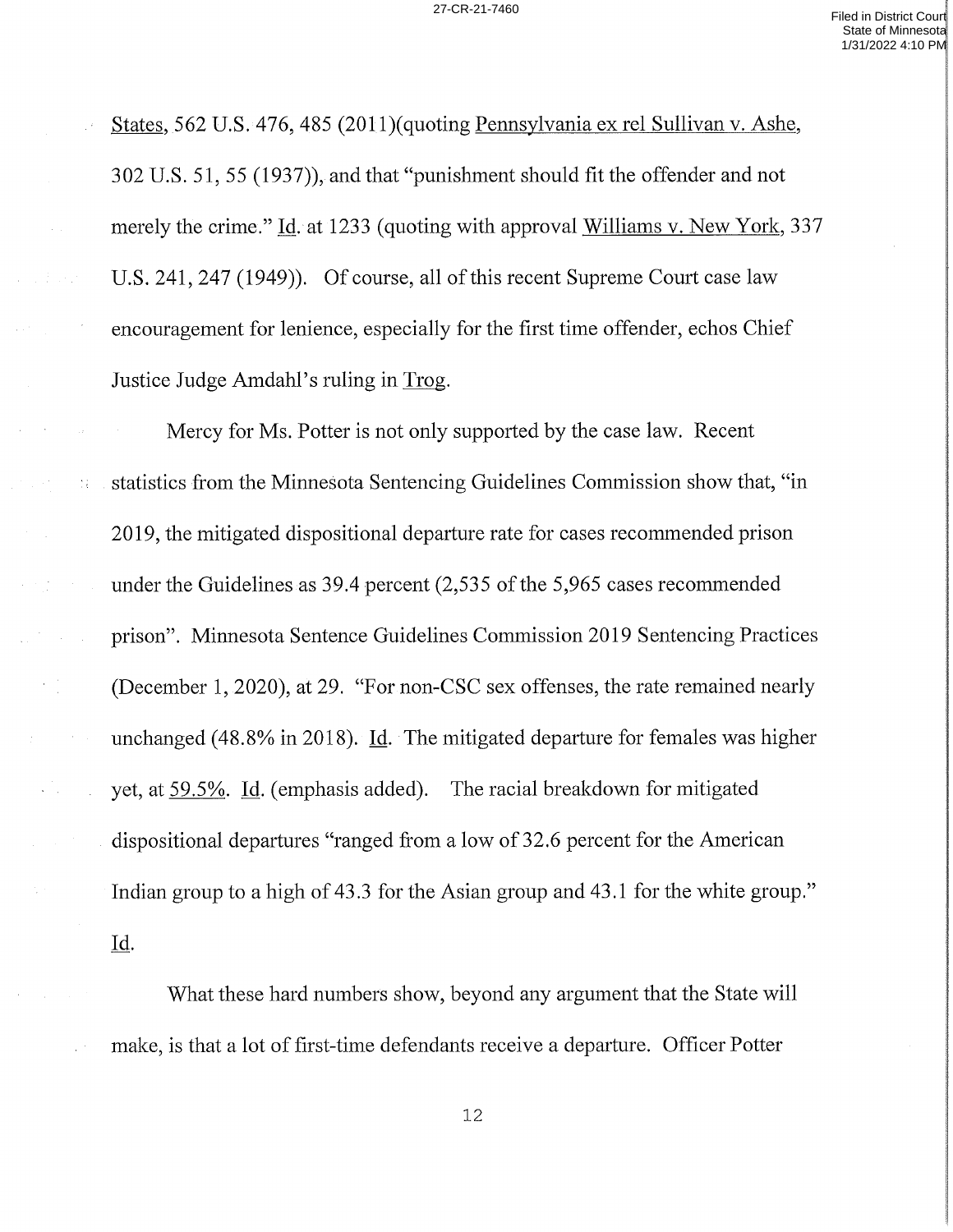qualifies to be included in the 59.5% category of women who do.

The Guidelines Commission also breaks down the mitigated departure rates by offense. Assault in the Second Degree, which includes the use of a dangerous weapon and its three year minimum, reflect at 54% rate of departure. Id. at 31. Figure l7. She should be treated in accord with that group, too.

Given the statistics, the majority of women facing a prison sentence get a break unrelated to their race. Each year these same women hearthis cadence from the Court: "You've lived a good life except for this mistake. Prison isn't the place for you. I'm giving you a second chance."

### \* \* \* \* \* \* \* \* \* \* \* \*

The tragedy of this case is unending, with no way to recapture the moment. Hence we return to Soren Kieregaard's adage, "Life can only be understood backwards; but it must be lived forwards." <u>See</u> Clare Carlisle, *Philosopher of the* Heart, the Restless Life of Soren Kierkegaard (Farrar, Straus, and Giroux 2019) at p. 5 (quoting Kierkegaard's Journals and Notebooks, Volume 2 (Princeton University Press 2008) at p. 179). What remains for Kimberly Potter is a starting over. To be someone new and now distant from the dark blue uniform and silver badge that had defined her. To do good with what is left of her gift of life, and to honor the dead.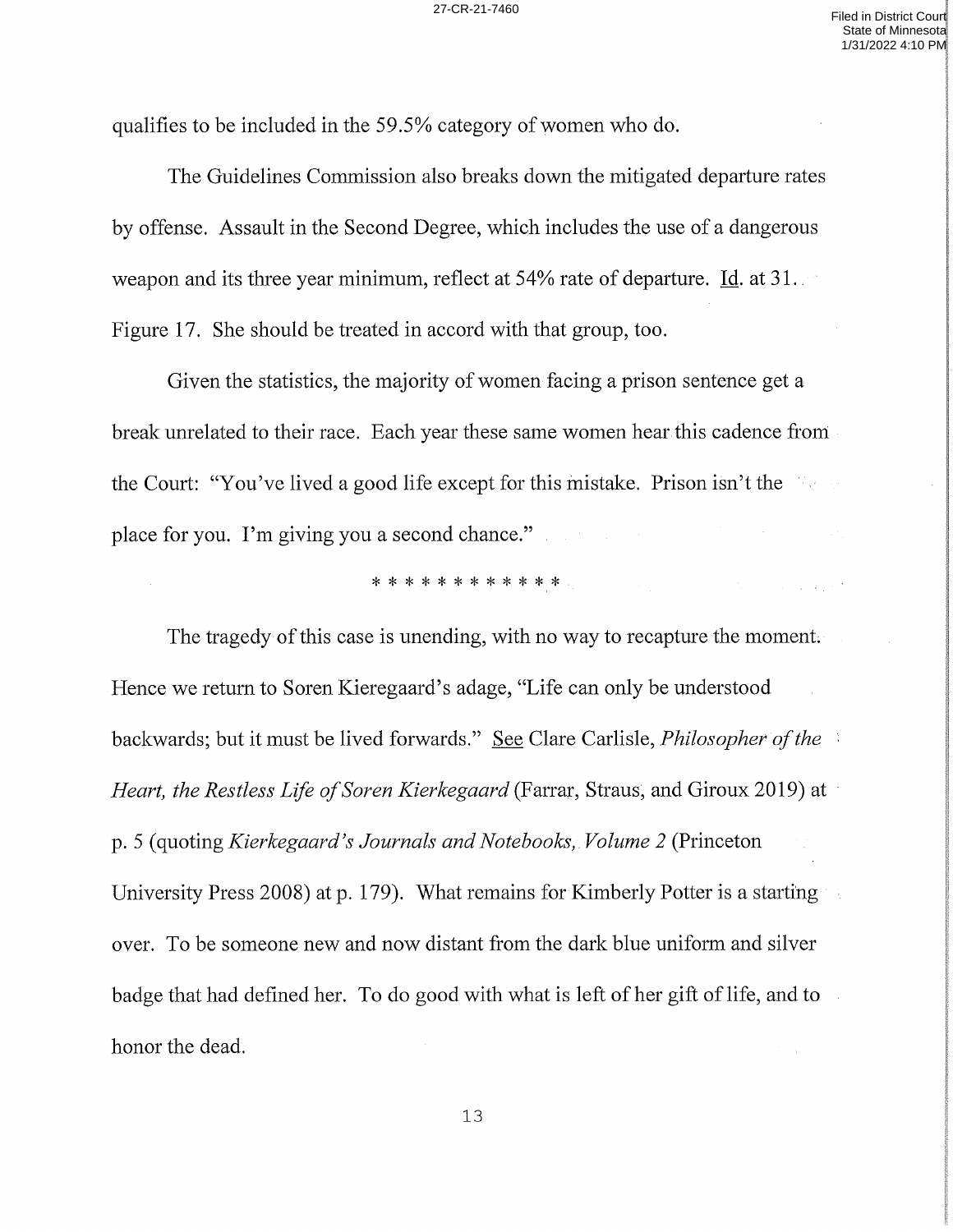Literature speaks to what she might see, hopefully without delay. A great book published last year is Cal Flyn's Islands of Abandonment (Viking 2021). The young author's writing is extraordinary, as is her message.

After visiting place after place that has been destroyed by, e.g., waste (the shores of New Jersey), by crime (Detroit), and by accident (Chernobyl), Ms. Flyn arrives at an enthralling conclusion. She refuses to accept "the inevitability of fallen world, a ruinous future."  $\underline{Id}$ . at 320. "[E]verywhere I have looked, everywhere I have been  $-$  places bent and broken, despoiled and desolate, polluted and poisoned  $-I$  have found new life springing from the wreckage of the old, life all the stranger and more valuable for its resilience." Id. at 321. "This is a corrupted world, yes – one long fallen from a state of grace — but it is a world too that knows how to live. It has great capacity for repair, for recovery, for forgiveness . . ." Id.

In the course of her journey to abandoned places, the manifestation of tragedy in multiple forms, Ms. Flyn arrives at the meaning of her book, reflective of her own life and future: "I am no mystic," she concludes. "I have received no visitation, no annunciation. There may be no absolution. But I do know this: all is not lost."  $\underline{Id}$ . at 324.